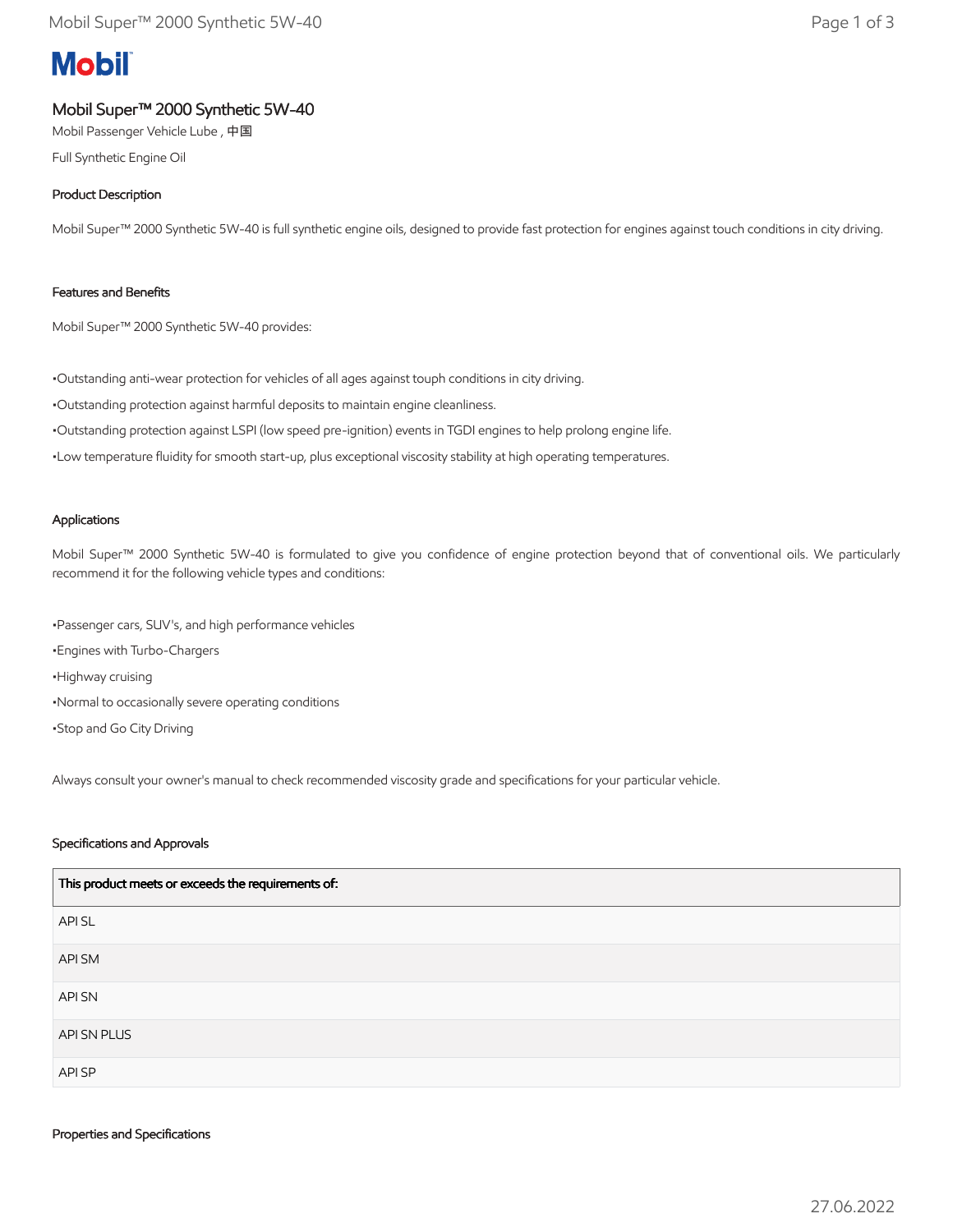| Property                                                              |           |
|-----------------------------------------------------------------------|-----------|
| Grade                                                                 | SAE 5W-40 |
| Density @ 15.6 C, g/ml, ASTM D4052                                    | 0.858     |
| Pour Point, °C, ASTM D97                                              | $-42$     |
| Ash, Sulfated, mass%, ASTM D874                                       | 0.8       |
| Mini-Rotary Viscometer, Apparent Viscosity, -35 C, mPa.s, ASTM D4684  | 40100     |
| Hi-Temp Hi-Shear Viscosity @ 150 C 1x10(6) sec(-1), mPa.s, ASTM D4683 | 3.6       |
| Kinematic Viscosity @ 40 C, mm2/s, ASTM D445                          | 86        |
| Kinematic Viscosity @ 100 C, mm2/s, ASTM D445                         | 14.1      |
| Total Base Number, mgKOH/g, ASTM D2896                                | 8.5       |
| Viscosity Index, ASTM D2270                                           | 170       |
| Flash Point, Cleveland Open Cup, °C, ASTM D92                         | 215       |

#### Health and safety

Health and Safety recommendations for this product can be found on the Material Safety Data Sheet (MSDS) @ [http://www.msds.exxonmobil.com/psims](http://www.msds.exxonmobil.com/psims/psims.aspx) /psims.aspx

All trademarks used herein are trademarks or registered trademarks of Exxon Mobil Corporation or one of its subsidiaries unless indicated otherwise.

12-2020 ExxonMobil (China) Investment Co. Ltd 17th Floor, Metro Tower 30 Tian Yao Qiao Road Shanghai 2000030 China

+86 21 24076000 [http://www.exxonmobil.com](http://www.exxonmobil.com/)

Typical Properties are typical of those obtained with normal production tolerance and do not constitute a specification. Variations that do not affect product performance are to be expected during normal manufacture and at different blending locations. The information contained herein is subject to change without notice. All products may not be available locally. For more information, contact your local ExxonMobil contact or visit [www.exxonmobil.com](http://www.exxonmobil.com/)

ExxonMobil is comprised of numerous affiliates and subsidiaries, many with names that include Esso, Mobil, or ExxonMobil. Nothing in this document is intended to override or supersede the corporate separateness of local entities. Responsibility for local action and accountability remains with the local ExxonMobil-affiliate entities.

Energy lives here™